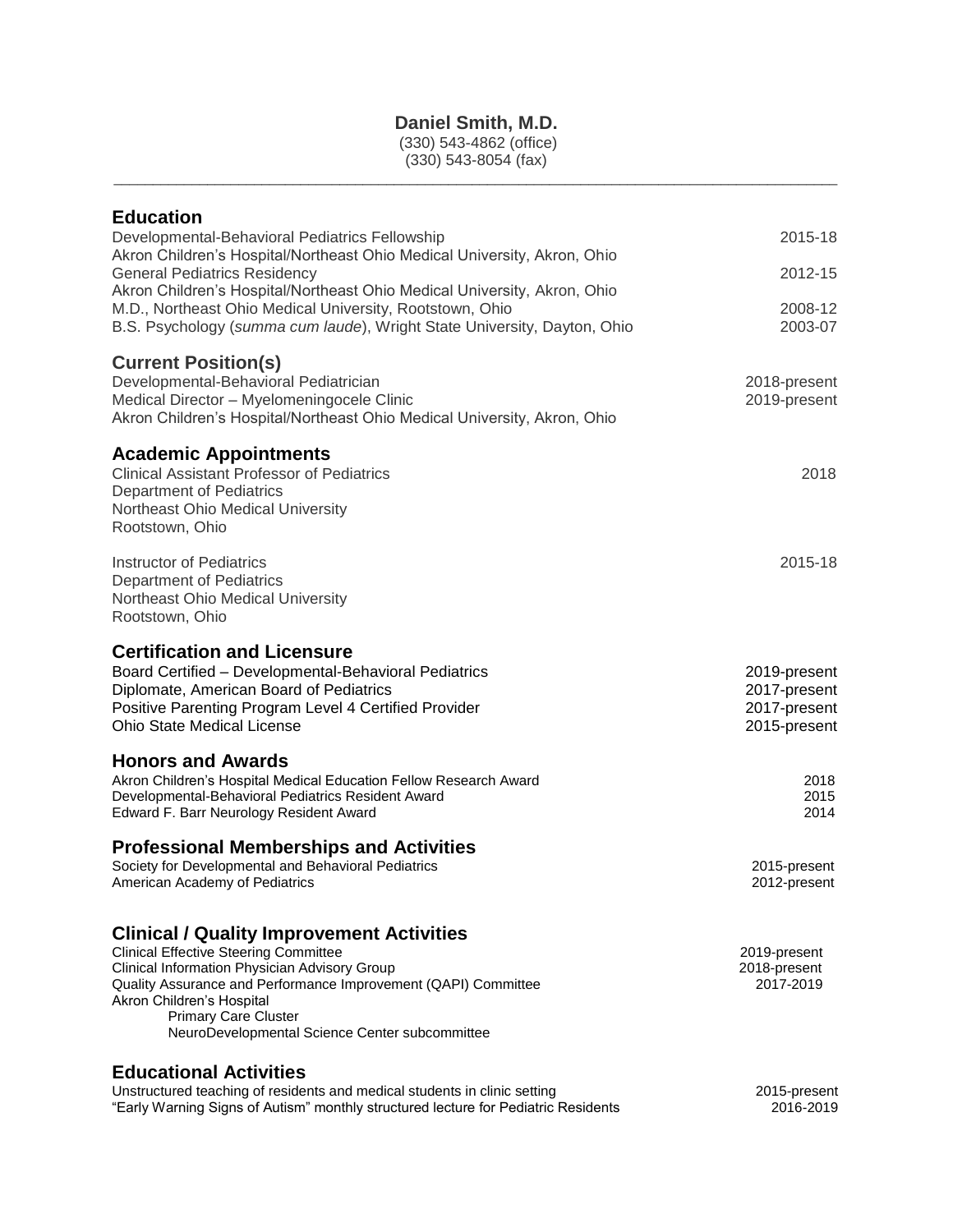## **Grants and Contract Awards**

### **Current**

#### Akron Children's Hospital Foundation "Mental Well-being in Children and Adolescents with Spina Bifida Disorders" – \$3440 – PI – Daniel Smith M.D.

## **Oral Presentations**

| <b>Local/Regional Meetings</b>                                                                                                                                                                                                                                    |           |
|-------------------------------------------------------------------------------------------------------------------------------------------------------------------------------------------------------------------------------------------------------------------|-----------|
| Lieb, R., Smith DS. "A Better Understanding of Autism Spectrum Disorder"<br>Akron Children's Hospital Grand Rounds, Akron, OH                                                                                                                                     | 8/3/2018  |
| Smith, DS, Delahanty, S, Langkamp, D, Dusseau, A, Gothard, D, Swain, N. "Depressive Symptoms in<br>Children and Adolescents with Spina Bifida Disorders"                                                                                                          |           |
| Akron Children's Hospital Grand Rounds, Akron, OH                                                                                                                                                                                                                 | 6/8/2018  |
| Akron Children's Hospital NDSC Research Meeting, Akron, OH                                                                                                                                                                                                        | 5/24/2018 |
| 5 <sup>th</sup> Annual All-Ohio Developmental-Behavioral Pediatrics Fellows Assembly<br>Nationwide Children's Hospital, Columbus, OH                                                                                                                              | 4/6/2018  |
| Akron Children's Hospital NDSC Research Meeting, Akron, OH                                                                                                                                                                                                        | 7/27/2017 |
| 4 <sup>th</sup> Annual All-Ohio Developmental-Behavioral Pediatrics Fellows Assembly<br>Nationwide Children's Hospital, Columbus, OH                                                                                                                              | 4/7/2017  |
| Smith, DS, Foster, J.                                                                                                                                                                                                                                             | 5/18/2018 |
| "2018 Developmental-Behavioral Pediatrics Assessment" MOC Part 2 Activity.<br>12th Annual Development, Behavior & Emotions Update: Learning to Grow Through What You Go<br>Through.<br>Akron Children's Hospital, Akron, OH                                       |           |
|                                                                                                                                                                                                                                                                   |           |
| Smith, DS, Lieb, R.<br>"Autism Spectrum Disorder: Prevalence, Identification, Diagnosis, and Treatment"<br>Akron Children's Hospital Resident Noon Conference Lecture Series, Akron, OH                                                                           | 4/19/2018 |
| Smith, DS, Swain, N. "Neural Tube Defects"<br>Akron Children's Hospital Resident Noon Conference Lecture Series, Akron, OH                                                                                                                                        | 8/17/2017 |
| Smith, DS, Foster, J.<br>"2017 Developmental-Behavioral Pediatrics Assessment" MOC Part 2 Activity. Present at 11th Annual<br>Development, Behavior & Emotions Update: Improving Mental Health in Pediatric Primary Care.<br>Akron Children's Hospital, Akron, OH | 5/12/2017 |
| Smith, DS, Lieb, R, Coon, A.<br>"Autism Spectrum Disorder: Prevalence, Identification, Diagnosis, and Treatment"<br>Akron Children's Hospital Resident Noon Conference Lecture Series, Akron, OH,                                                                 | 4/20/2017 |
| <b>Posters</b><br>National/International Meetings<br>Smith, DS, Delahanty, S, Langkamp, D, Dusseau, A, Gothard, D, Swain, N.                                                                                                                                      | 9/16/2018 |
| "Depressive Symptoms in Children and Adolescents with Spina Bifida Disorders"                                                                                                                                                                                     |           |

Society for Developmental and Behavioral Pediatrics Annual Meeting – Anaheim, CA